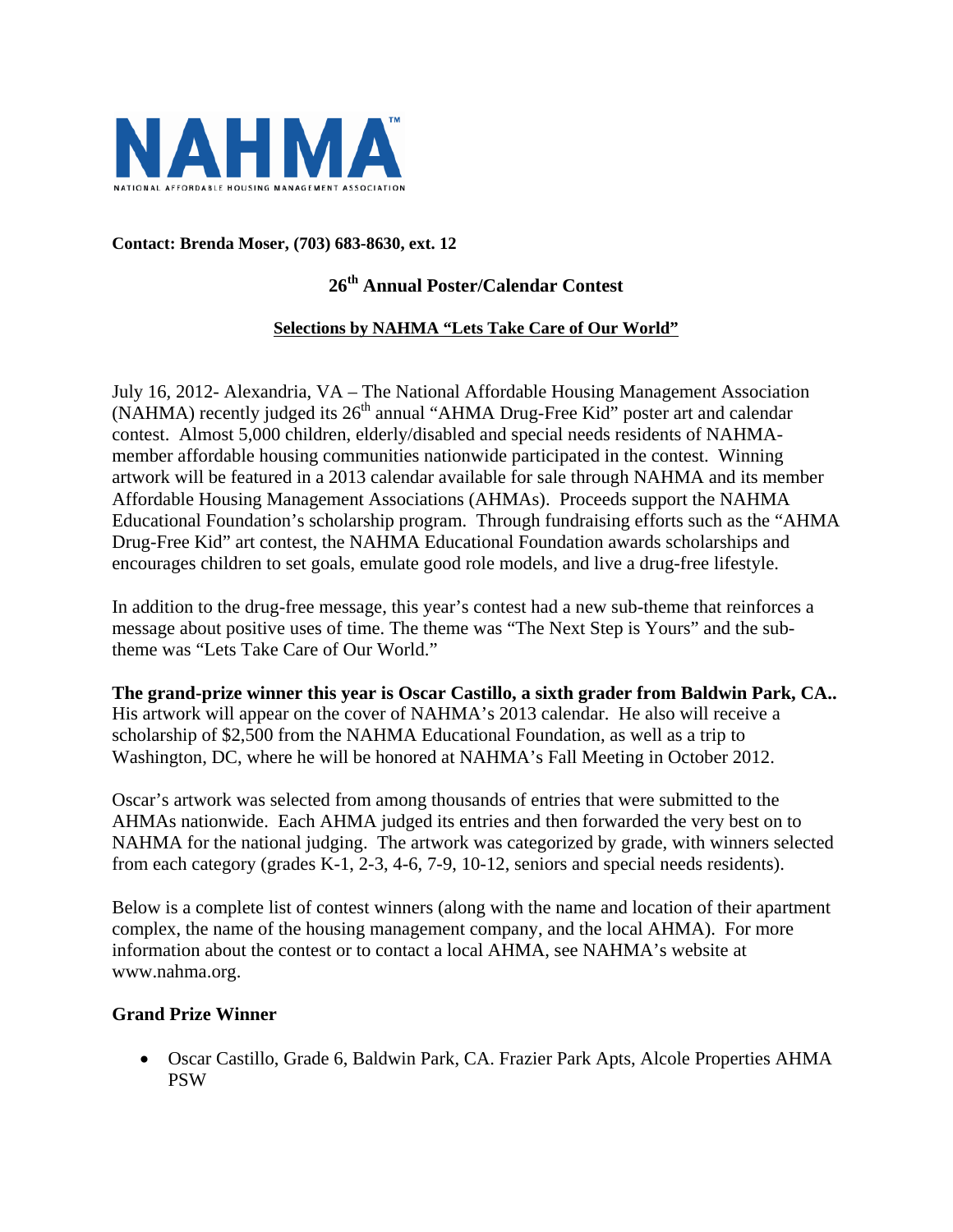# **Winners:**

- Aileen Cosme, Grade 11, Market Mill Apts, Lowell, MA. Peabody Properties, NEAHMA
- Setbonyem Quire, Grade 10, Oxford Gardens, Providence, RI, First Realty Mgmt., NEAHMA
- Dashanay Brown, Grade 12 Lake Forest Apts., Gainesville, GA. H.J.Russell & Company SAHMA
- Alton Nelson, Adult, Arch Court Apts, Pittsburgh, PA. Arbors Management PAHMA
- Malek Stevenson, Grade 7, Eastgate Garden Apts. Clarksdale, MS. Southland Mgmt SAHMA
- Elliot Seymour, Grade 6, Council Grove Apts, Missoula, MT., Tamarack Property Mgmt ROCKY AHMA
- Alex Rivera, Grade 3, Winteringham Village, Toms River, NJ., Interstate Realty Mgmt., JAHMA
- Dion Price, Grade 8, Hillside Village Apts., Providence, RI., Preservation Housing Mgmt., NEAHMA
- Bette Shapiro, Senior, Ocean Park Villas, Santa Monica, CA, G & K Mgmt, AHMA Pacific Southwest
- Lizbeth Torres, Grade 4, Glenoaks Townhomes, Sylmar, CA, Alcole Properties, AHMA PSW
- Vivianna Salcido, Grade 8, Strathern Park Apts., Sun Valley, CA, Thomas Safran & Associates, AHMA PSW
- Stacy Conn, Grade 11, The Village at Somerset, Somerset, PA, WinnResidential, PAHMA
- Jalene Weasel, Grade 10, Council Grove Apts., Missoula, MT. Tamarack Property Mgmt., ROCKY AHMA

# **Honorable Mentions:**

- Jazmin Moreno, Grade 9, Fawn Ridge Apts., The Woodlands, TX, Summit Housing Partners, AHMA East Texas
- Alexis Thomas, Grade K, Timberland Apts, Williamsport, PA. The Michaels Organization, PENNDEL
- Kymani Gordon, Grade 6, San Jose Apts, San Jose, CA. DKD Property Management Company, AHMA NCNH
- Eloisa Ramirez, Grade 3, Weslaco Village Apts, Weslaco, TX. Wedge Management, SWAHMA
- Jayden Toland, Grade K, Southpark Apts, Columbus, OH. American Apartment Mgmt. Co. MAHMA
- Ruth Kaufman, Senior, Winter Hill Apts. Falls Church, VA. NDC Real Estate Mgmt. Inc. MIDATL AHMA

Calendars may be ordered beginning in September 2012 by calling (703) 683-8630 ext. 15 or ordering from NAHMA's website at www.nahma.org. Calendars cost \$5.50.